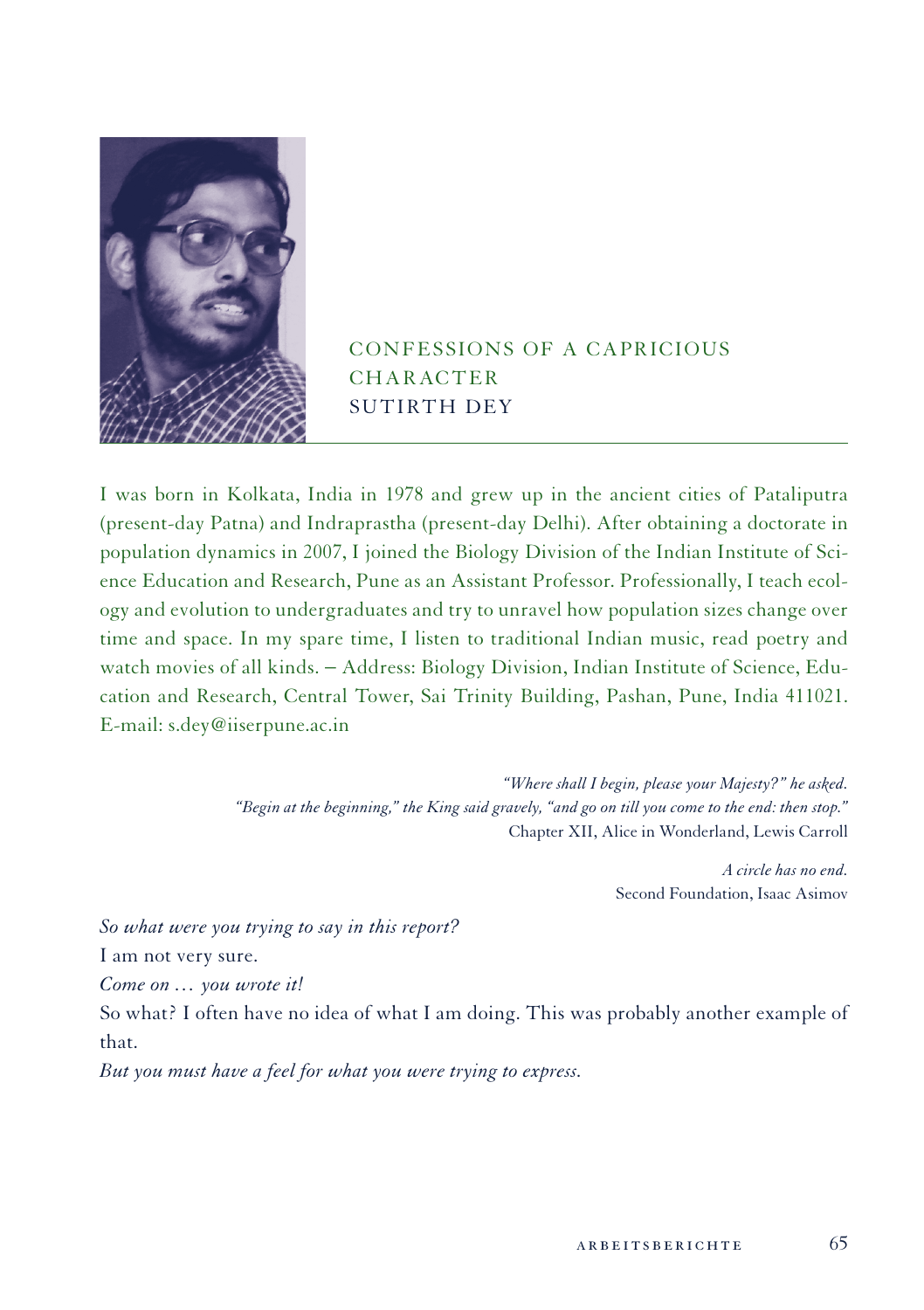Not entirely. They wanted me to write about my stay at the Kolleg, describing my work, my interaction with other colleagues, and my experiences both for better and for worse in Berlin. I did not know what to write. I asked them if they were expecting a scholarly article, they said no. I had nothing noteworthy to contribute. So, I simply … wrote.

*Good God, was it that bad an experience?*

Certainly not. It was one of the best things in my life to date. As a fellow Fellow remarked, it was like a second childhood.

*Then … what? Why can't you write about it?* 

The problem is that it was also one of the most remarkable things in the life of forty or so other people last year, and another forty the year before, and another forty … all the way back to 1981−1982. Between them, these people have exhausted all that I could have said, and that too, in far better prose. There was no point in my repeating all that stuff.

*I think that you are being ridiculous here. No two people ever experience the same event in exactly the same way. And in this case, the events are not even the same. OK, Tuesday colloquia probably always happened on Tuesdays, and the trees in Grunewald probably have not been replaced in the last 20 years or so, but what about the rest? New Fellows arrive every year, the relative representation of different disciplines in the Kolleg changes, and well, even the Permanent Fellows at Wiko are constantly being replaced by other Permanent Fellows. Above all, Berlin constantly reinvents itself … and that too at a frightening, maddening pace. So it is almost certain that you saw some things in a way that the others did not, felt something that was unique. How difficult is it to write about those experiences?*

It is not at all difficult to write about things that *I* feel are important. But how do I know if these will interest my readers? Worse, what if I am pretty certain that these will not interest anyone?

*Come on … you do not have to know anything. Just talk about all the things that had an impact on you and leave it to the readers to draw whatever conclusions they want to.*  But that would be mind-numbingly, skull-crackingly boring!

*What?*

Talking about impressive things. To speak about how I relished the discussions at the lunch table … loved walking in the Grunewald … marveled at the excellent support staff, wishing that I could steal them for my institute … I mean … I did enjoy each of these things immensely, but not in a way that I suspect is sufficiently different from what has already been written about.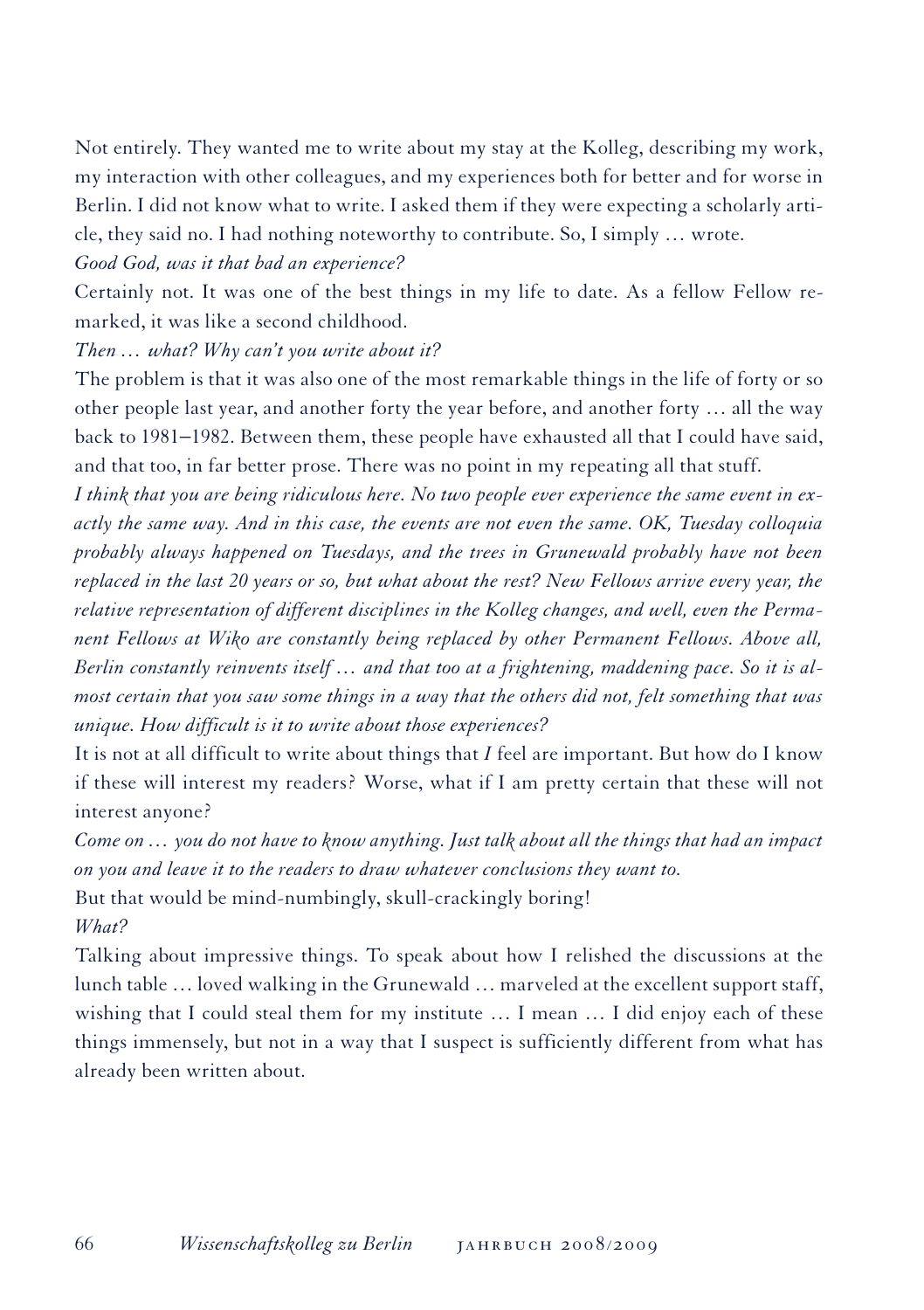*I do not think that, barring the Wiko staff, too many people would have read a large number of old yearbook reports. And even if somebody did read them, why should that bother you? You were not writing for* Science *or* Nature *where novelty and marketability are among the major things that count. Nor were you trying to win a Pulitzer with your prose. You just had to write an honest piece about whatever it was that you wanted to convey.* 

That was the key point. I honestly did not want to write about things that have already been described in the past. But I had no interesting account of my own, which meant I did not know what I wished to write. That more or less sums it up for me.

*Hmm. So you have ended up writing something, and you have no idea of what it is or what it says. And now you are worried about … what?*

Nothing. The piece is done, I just need to mail it to them now. It is for them to decide whether it is worthy of publication or not.

*And what if they object?*

I will write a regular "Wiko was amazing" piece for them.

*Interesting … Incidentally, you did seem to be worried, or let us say eager, about being different from the previous articles in the yearbooks. Any success in that?* 

I hope so, at least in terms of form. Now whether the content makes any sense or not would be for the readers to decide.

*I see. So … what form have you used?*

A dialogue between me and myself. Nothing novel probably, but I hope that no Wiko Fellow has done so in the past.

*Are you sure? I vaguely remember someone telling me …*

I think I know the articles that you refer to … one of them is in the form of a dialogue between two people, the other uses some dialogues to make a point or two. Mine is sort of an aimless, self-referential chit-chat with some pontification thrown in here and there. It is probably closer to coffee-table prattle than the kinds of stuff that you typically expect in a Wiko yearbook.

*Is it? And what kind of "stuff" do you normally see in a yearbook?*

All the pieces that I have read were written like regular articles. You know … a nice beginning, solid middle and a skillful end. In terms of content, some authors talk about how exciting the trip was and how they could accomplish a large number of things, how Wiko changed their life, etc. Others write on some piece of work they did at Wiko or before coming there. And of course, some do a combo.

*And I assume that you did not expound on any of these matters in your article.*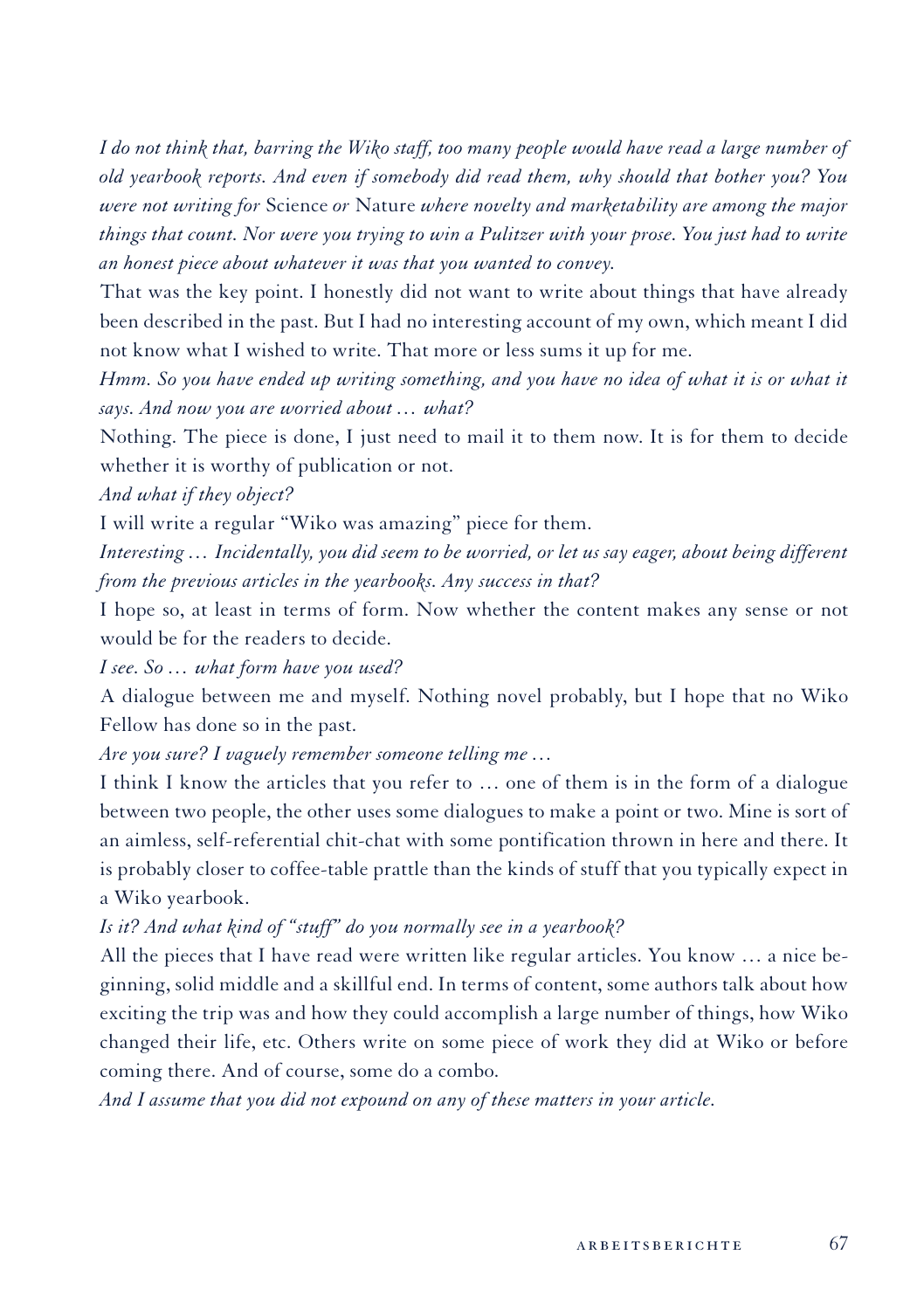None whatsoever. Wiko affected me pretty much the same way as it did others: it was a liberating one-of-a-kind experience … I am happy that I went there … I came to know a lot of new things … met a large number of very nice people whose company I enjoyed … loved every moment … got some work done … did not do a lot of what was planned … did a lot of what was never planned … and so on. In short, the final outcome was memorable.

# *Uh-huh. So you had some kind of plans! Intriguing. I always thought that you took life as it came by. Tell me … why did you go there?*

Several reasons actually. For full five years, I listened to my Ph.D. supervisor, an ex-Fellow, extolling the virtues of Wiko and Berlin. I needed to put some visuals to all those descriptions that I had collected in my head. Also, I guess that I wanted to interact with the social scientists. This was the time when I was trying to figure out practical ways of integrating natural sciences and social sciences in the undergraduate curriculum of our institute. I felt that Wiko would be an ideal place to discover what the other culture did, how they thought, how they reasoned. Of course, I also had a fascination about social scientists as a group ever since I had read that comparative account of natural scientists and social scientists. The possibility of observing so many of them at such close quarters was too good to be missed.

*Yes, I remember you pondering upon that piece. Social scientists prefer to deliver their talks sitting, generally read from written notes and tend to quote profusely, whereas natural scientists typically talk standing, do not use written notes and hardly use quotations. Right? I never understood why that article fascinated you so much.*

Neither did I, to be frank. Let us say, it was plain curiosity.

# *Anyway, what did you find?*

Well, my sample size was much smaller and, unlike the original author, I am not a professional behavioral ecologist. So I have a lot less data to base my observations on. But within the limits of my experience, I think that the author was spot on in terms of reading from notes and extensive quotations. All the social science talks I attended at Wiko, and thereafter, corroborated those two observations. However on all these occasions, the speakers were standing.

# *What?*

They delivered their talks standing, contrary to what the previous author had said. *Maybe Wiko forgot to provide chairs!*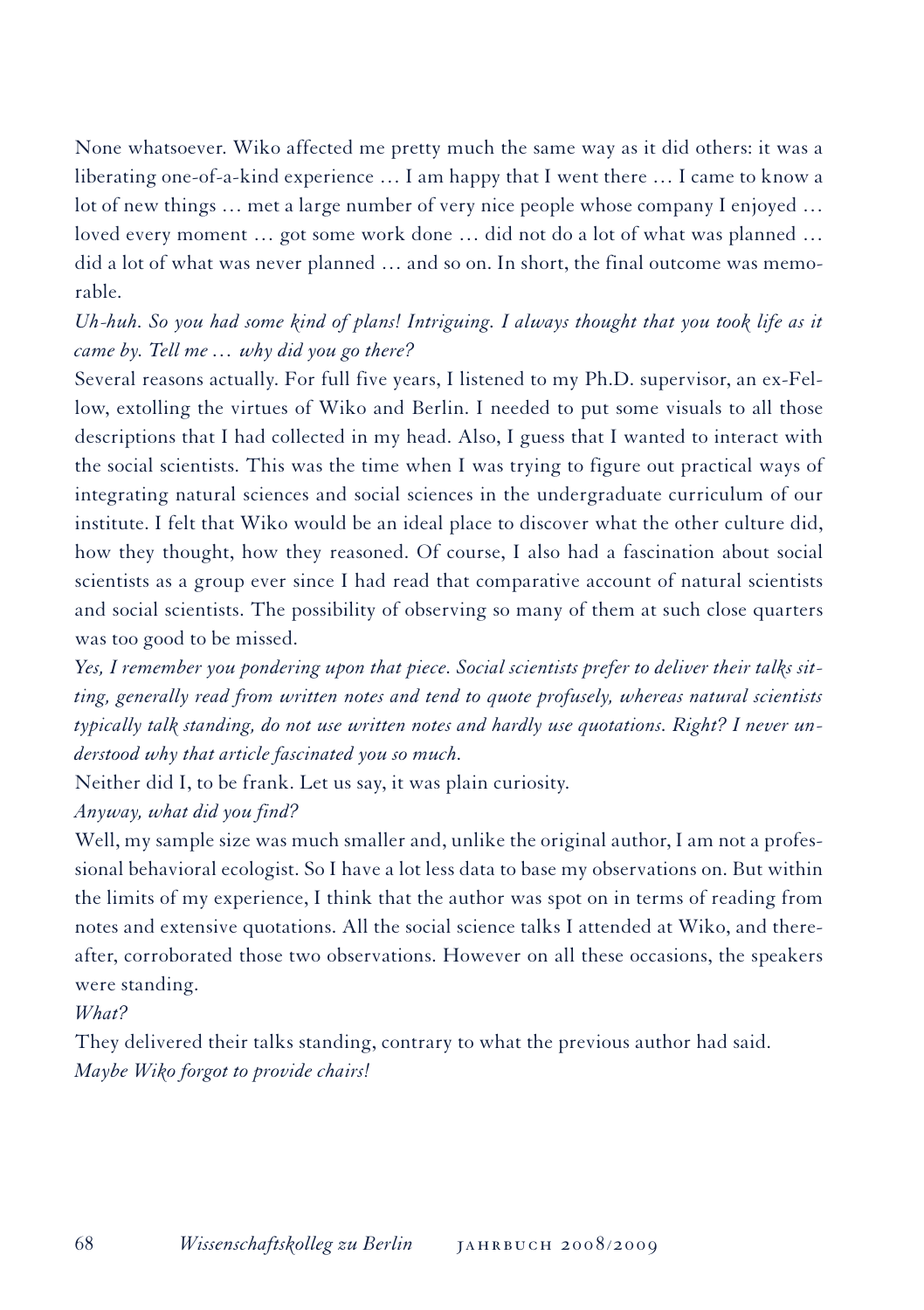Not really. As a matter of fact, the chairs were provided, but the social scientists preferred to stand at the podium and seemed completely at ease. Nobody began with an apology or an explanation either.

#### *So you have data conflict.*

Right. Now, the simplest reconciliation would be that one of the two observations is wrong, in which case no further explanation is needed. An alternate would be that there really is no pattern to it, and social scientists speak in whatever conformation they want to − the data obtained are merely sampling artifacts. However, there exists a third possibility, which is a tantalizing one for me.

*You mean if both observations are correct? But hang on … that would mean, all else being equal, a major behavioral shift in a span of about three–four years! That is rather hard to imagine if the sitting behavior of social scientists is indeed maintained by drift and history and not by selection, as the previous author thought.*

Exactly! If you consider the average biological age of the speakers who delivered those colloquia, it is clear that they can not belong to a different "generation" from the ones described by the previous observer. Therefore, assuming that a behavioral shift has happened, the only thing that could have caused such a change in so short a time would be selection, and a fairly strong one at that. But what kind of a selective pressure could it be? The influence of natural scientists? Unlikely, to say the least. Willingness to conform to a common way of delivering talks! Why, and more importantly, why now? This is the stage after which I cannot think of anything. I simply do not know enough of what is happening in that coterie!

*You had three months of pristine time in your hand and all you could do was to wonder why some academicians sit and others stand while delivering talks! And after all that you could not even develop a proper theory out of it! This is wastage of time …*

Maybe … but it was a lot of fun. I figured out that this might be the only occasion in my life when people around me would not care too much about what I was doing. So I had to utilize the opportunity to the fullest …

*Yeah, I wanted to ask you about some of those things that you did. I remember that you never gave a talk at Wiko, although several people requested you time and again to speak about your work.*

True.

*Why?*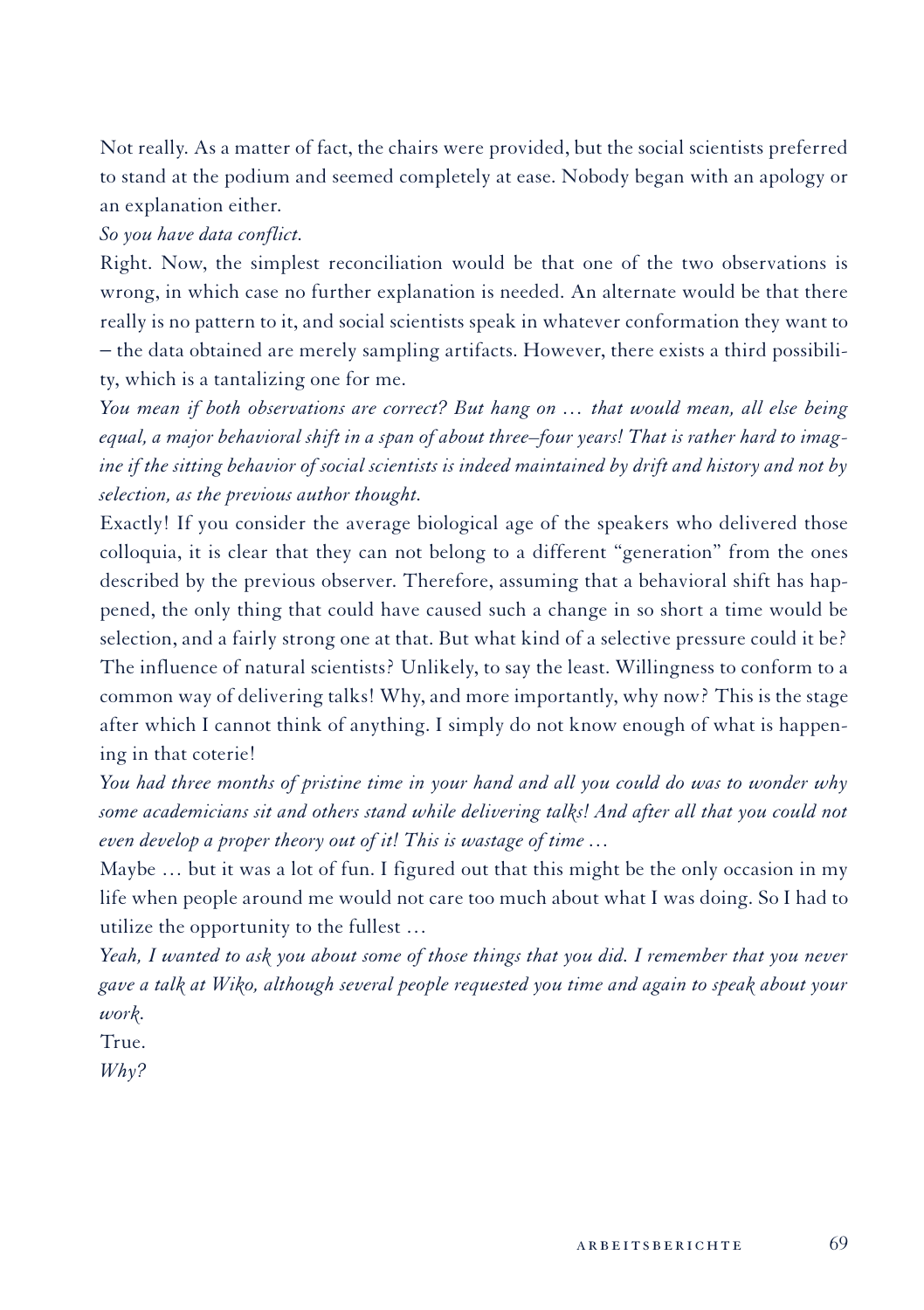To be honest, I cannot give a proper answer, although I have thought a lot about it. In some sense, I guess, I experimented with an alter ego – one of the many that I would like to live through. You see, I normally like delivering talks … public speaking is my hobby … but I just did not want to give a talk at Wiko. Similarly, I like cooking and I can cook. But I refused to cook for myself at Wiko. In fact, to digress a little, I did not cook even for a single day, which led the nice lady at the dining hall to believe that I did not know where the kitchen was. So about two months after I landed at that place, she came up to me and apologized profusely for not showing me the kitchen, explained to me that I was expected to use the kitchen and almost proceeded to give me a guided tour of how to use the kitchen appliances. It took me some time to convince her that I knew where the kitchen was and how to use the gadgets in it.

#### *Lazy.*

I don't think so. She was a very nice lady who was concerned that I …

*Not the lady! You. I think that you were being lazy and were simply goofing off.* 

Ummm … unlikely. You see, I was walking about 2−3 km or more every evening to get food whereas the kitchen was about ten meters from my room. It would have been far easier and timesaving for me to cook. And if you are referring to talks, like most natural scientists, I too have a set of PowerPoint presentations ready on different aspects of my work. I think we can rule out laziness.

*But then why didn't you give the talks? I am sure that at least some people must have thought that you were arrogant; others probably felt you were shy or unsocial or both.* 

True. In fact I vividly remember the last Thursday that I was there. Typically, departing Fellows make a small farewell speech at these Thursday dinners, and I had anticipated that I would be requested to make one. So I got something ready in my head even before I reached the dining hall. As the dinner was about to end, the person who generally made the announcements came to me quietly and asked whether I would be comfortable making a farewell speech. Now although that shows what other Fellows thought of me, I must say that I loved that gesture … that concern. In fact, that moment was the high point for me at Wiko … to see that people cared sufficiently about the feelings of a person to put it above conventions. I have given many talks in the past and will probably give a few more in the future, but this small speech that I did not give, will certainly remain as one of the most memorable ones.

*You prepared a speech and then you did not deliver it! Why, what did you gain from this?*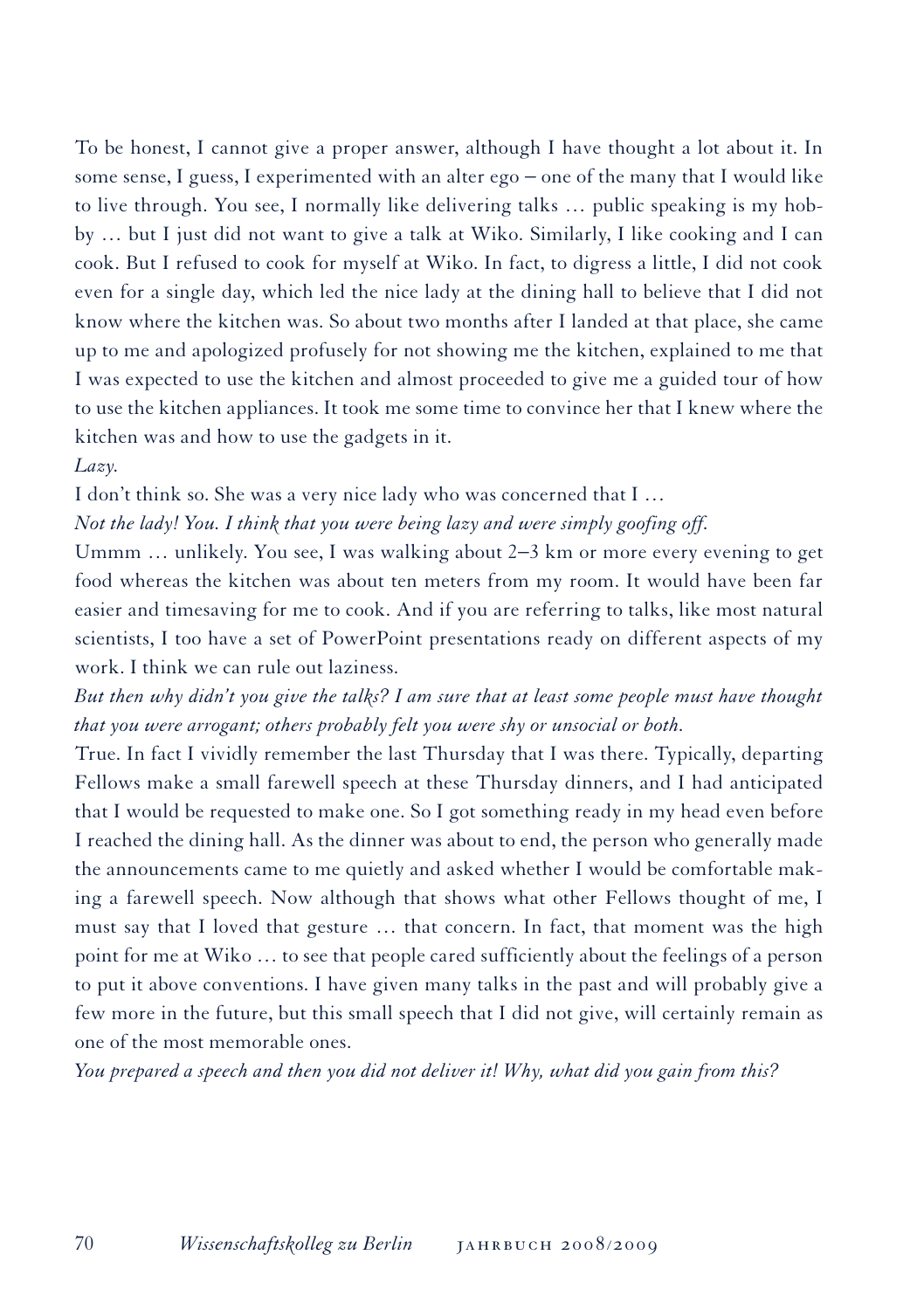My gain was that I said goodbye to Wiko the way I wanted to, and that was important for me.

# *Is this the post-ultra-modernist way of saying goodbye? By keeping mum at a farewell?*

Actually it is a pretty ancient way. You know, every year there is a fair of the *bauls*, a group of religious/folk singers from Bengal, at Shantiniketan. Incidentally, this is the place where Rabindranath Tagore founded his university. They used to have a tradition at that fair … nobody in the audience claps after a song is finished, they just stay silent and then the next piece begins. Apparently, they think that clapping destroys the atmosphere and trivializes the emotions that an artist is trying to convey.

*So were you under the impression that these farewell speeches are emotional affairs?* No, but I felt that, at least for me, this was a better way of saying goodbye than proclaiming "I am going to miss you all."

*But what good does it do if people do not even realize that you are saying goodbye to them?*  I admit that it does not serve the purpose of my audience, but then I say goodbye because I feel happy saying so. Therefore I claim that I have a right to bid farewell the way I want to.

*Come on, this is not mathematics where you specify your axioms, state your inference rules, and everything else follows. This is a social interaction and you can not unilaterally define the way it should be conducted. There are established norms of every society, which must be followed.* 

Correct. But I already stated that I was trying out a different persona and hence was not doing anything that I would routinely do in my life. So it fits.

*No it does not. It is one thing to be a little eccentric, completely another to behave like an unsocial moron. You had a chance to interact with some of the best minds in the world, and all you could do was to sit silently in a corner and observe who was standing and who was sitting!*  Not entirely. I was also trying to uncover deep mysteries of Wiko …

*Why do I have a strange feeling about this?*

Because you are trying to rationalize everything in a frame of reference that is different from mine. Anyway, before going to Wiko, I was browsing the list of Fellows when I noticed that there were no mathematicians in the group. After arriving there, I checked the list of past Fellows for a few years and found that mathematicians were sort of underrepresented. I found that to be rather unusual since the Institute for Advanced Study in Princeton, on which Wiko is supposedly modeled, always placed a rather high premium on mathematicians. So obviously I had to figure it out. I put the question to one of the Wiko administrators, whose answer did not really satisfy me.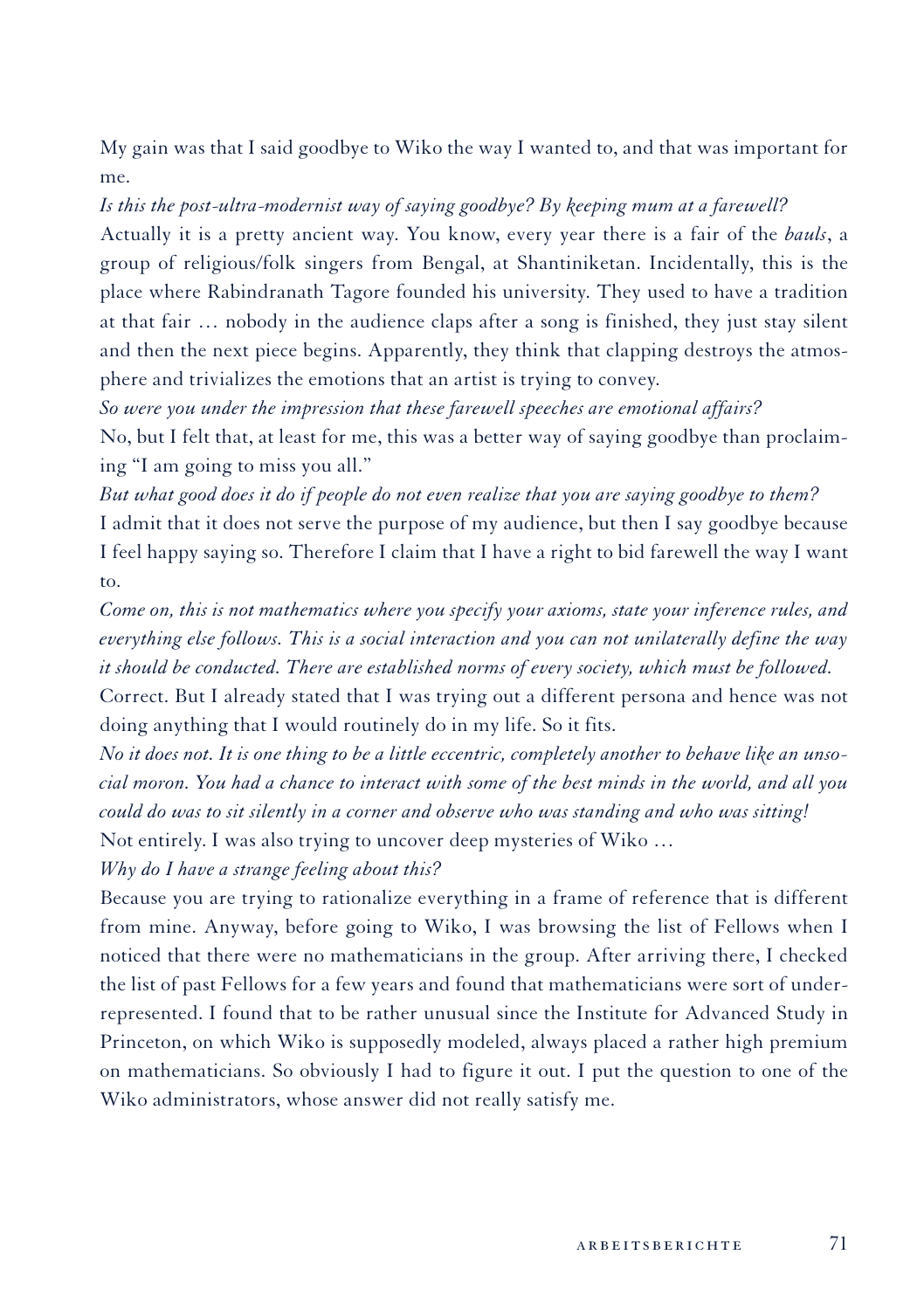#### *What was the answer?*

To be frank, I forgot. But I remember that it made no sense at that time, which of course made me more curious. Anyway, I put the question to another Wiko administrator over lunch, and his answer was much more intriguing. He claimed that mathematicians are so absorbed in themselves that they do not seem to need the social/cross-fertilizing component, which is the essence of Wiko, and hence, mathematicians as a group are underrepresented at that place.

#### *That's interesting.*

Yes. In fact, the administrator recounted the story of a certain mathematician, who never spoke to another senior mathematician at the Kolleg, but was simply happy that the greater mathematician existed at hand. I was about to proclaim that I have probably found a soul mate and would be highly obliged to get the name and contact details of the junior mathematician, when I realized that it was meant as an example of the kind of non-interaction that the administrator thought was unfruitful!

*But you said that Wiko leaves people on their own, then why should it bother about whether the Fellows mingle or not? Moreover, you can always find introverts among academicians or creative artists and hence it is not possible for Wiko to predict anything about the interaction among people. They can just bring everybody together and hope for the best!*

As a matter of fact, that's what they do. I can vouch for their no-interference policy – they left me strictly alone, even when I was spending a lot of time confined to myself! Also, as I was told, it is untrue that they do not call mathematicians; it is just that they invite fewer of them. As far as why the lack of interaction, if true, bothers them … I must confess that I did not figure that out to my satisfaction.

# *So, you failed again!*

In doing something meaningful? Yes. But then, that's my insight from reflecting on my experience at Wiko. Everything has a meaning for someone in some context. Problems start happening to *you* when *you* fail to comprehend either the meaning or the context. *You almost sound like a sensei in one of those martial art movies. But honestly, do you feel that this is a profound insight? Lift any old Zen text and you shall find similar thoughts.* 

The concept might be old, but the realizations are my own. The Zen examples were gained by the respective Zen masters; the concept of an undelivered farewell speech resonates with me; the uninvited mathematicians make sense to Wiko. Hence their existences are justifiable.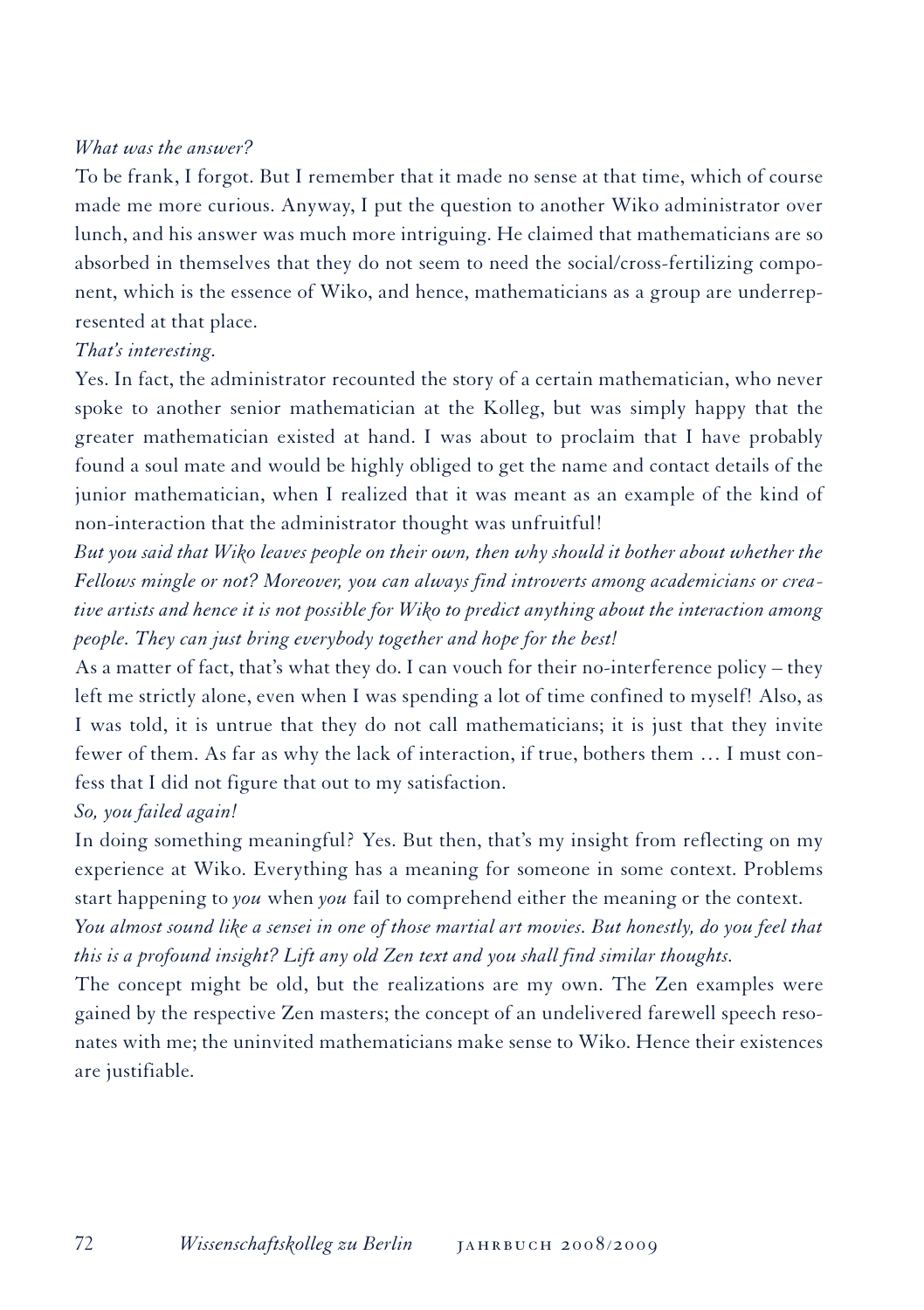*The babbles of a lunatic and the actions of a tyrant might be completely meaningful and justifiable to themselves, so why not accept these as well?*

If you do not add a value or ethical judgment, then at least I do not see any problems. If you decide to involve ethics, then we have to judge these actions in the context of their impact on others. The babbles of a lunatic distress those around them and the activities of a tyrant typically bring sorrow to a large number of people. Hence such actions are not permissible, even if they are meaningful in some context.

*But what if I have low tolerance levels for incomprehensible sound waves? The babble of a lunatic is not different from a talk that I do not understand … music that does not touch my soul is noise to me. So why should this piece of Zen matter to me?*

What matters is not my evaluation of the thought or the piece of music, but my perception of the speaker or the musician. The moment I ascribe meaning to everything, what I do not understand or appreciate is defined to be *meaningful-outside-my frame-of-reference* and not *meaningless-in-my-frame-of-reference*. In other words, I lose my right to call anyone a fool, and that, for me, is the definition of humility.

*So is that what you have to show from your stint at Wiko, realizing a not-so-new definition of humility?*

Maybe, but even this is incomplete. The deeper problem is how do I realize that I have realized something and not merely glanced at it? For instance, I feel that I have realized this particular piece of Zen. But is that really true, or have I merely thought about it, without internalizing its full implications?

*There we go again! But then tell me … if you cannot even be certain about realizations of your own mind, how can you be confident about the impact of something on other people's minds? To take a concrete example, you were fairly positive that you have not said anything worthwhile in your article. But can you really be so sure about that, if you are not even sure about your own realizations?* 

Ummm … I think that you've got me there. There always remains a possibility that some one might find something interesting in my report, although, my feeling is that the chances are rather slim. But then I can comprehend only a part of my thoughts and it is possible that somebody else might be able to extract more meaning from my piece than what I felt I had put in. After all, isn't that part of what a commentator or a critic is supposed to do – highlight the unstated components of a creation?

*I think that will depend at least partly on what you said and how you expressed it.*  True.